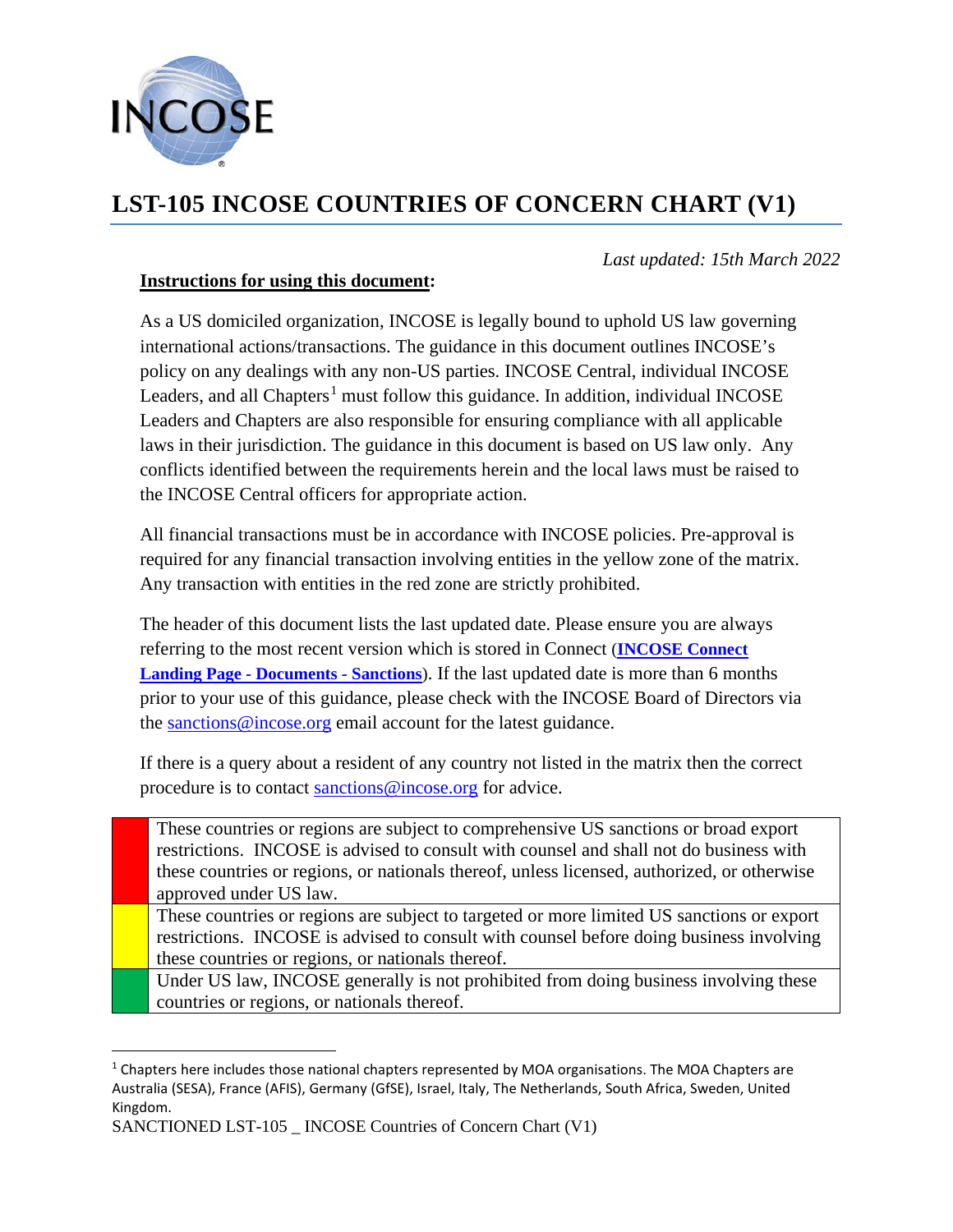

**There may be Specially Designated Nationals and Blocked Persons ("SDNs") and other prohibited parties residing in countries anywhere in the world; and, therefore, it is prudent to screen even those prospective parties in "green" countries, particularly where there have been no prior dealings with the party.[2](#page-1-0)**

| <b>Country</b>                                                                             | <b>Risk</b><br><b>Level</b> | <b>INCOSE Policy</b>                                                                                                                                                                                                                                                                                                                                   |
|--------------------------------------------------------------------------------------------|-----------------------------|--------------------------------------------------------------------------------------------------------------------------------------------------------------------------------------------------------------------------------------------------------------------------------------------------------------------------------------------------------|
| Cuba                                                                                       |                             | <b>INCOSE Policy: no transactions are permitted.</b>                                                                                                                                                                                                                                                                                                   |
| Iran<br>North Korea<br>Russia<br>Syria<br>Regions of Ukraine: Crimea,<br>Donetsk & Luhansk |                             | No transactions are permitted absent a license or<br>other approval from the US government.                                                                                                                                                                                                                                                            |
|                                                                                            |                             | Other than the free INCOSE Promotional<br>Materials, eNote, and eNewsletter that are<br>available to the public on INCOSE's website, no<br>other materials, products, or services may be<br>provided absent a license or other approval from<br>the US government.                                                                                     |
|                                                                                            |                             | No INCOSE Chapters may be formed in these<br>countries absent a license or other approval from<br>the US government.                                                                                                                                                                                                                                   |
|                                                                                            |                             | No members from these countries are permitted<br>absent a license or other approval from the US<br>government.                                                                                                                                                                                                                                         |
|                                                                                            |                             | Note: INCOSE periodicals may accept papers<br>from authors resident in certain countries in the<br>Red and Yellow lists, subject to constraints.<br>Refer to John Wiley & Sons Inc. (publisher of<br>the Systems Engineering Journal), and Taylor<br>and Francis Ltd. (publisher of the Journal of<br>Enterprise Transformation) for more information. |

<span id="page-1-0"></span>SANCTIONED Countries of Concern Chart <sup>2</sup> INCOSE is developing procedures to streamline the screening process. For reference, the consolidated screening list is available at: http://2016.export.gov/ecr/eg\_main\_023148.asp and the list of OFAC sanctions programs is available at: https://www.treasury.gov/resource-center/sanctions/Programs/Pages/Programs.aspx.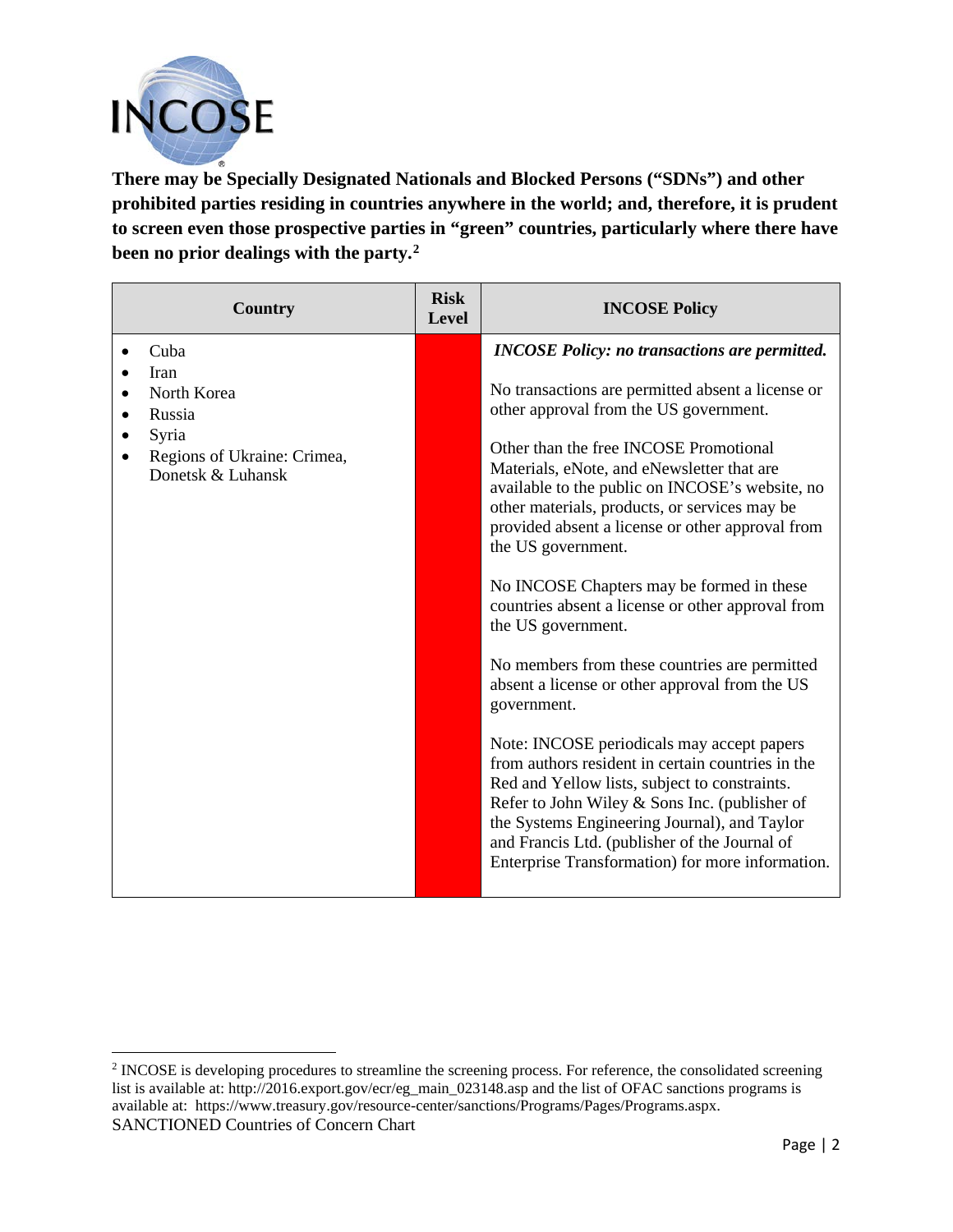

| <b>Country</b>                                                                                                                                                                                                                                                            | <b>Risk</b><br><b>Level</b> | <b>INCOSE Policy</b>                                                                                                                                                                                                                                                                                                                                                                                                                                                                                                                                                                                                                                                                                                                                                                                                                                                                                                                                                   |
|---------------------------------------------------------------------------------------------------------------------------------------------------------------------------------------------------------------------------------------------------------------------------|-----------------------------|------------------------------------------------------------------------------------------------------------------------------------------------------------------------------------------------------------------------------------------------------------------------------------------------------------------------------------------------------------------------------------------------------------------------------------------------------------------------------------------------------------------------------------------------------------------------------------------------------------------------------------------------------------------------------------------------------------------------------------------------------------------------------------------------------------------------------------------------------------------------------------------------------------------------------------------------------------------------|
| <b>Balkans</b><br>$\bullet$<br><b>Belarus</b><br>$\bullet$<br>Burma<br>$\bullet$                                                                                                                                                                                          |                             | <b>INCOSE Policy: limited transactions are</b><br>permitted, but prior permission from INCOSE<br><b>Executive Committee is required.</b>                                                                                                                                                                                                                                                                                                                                                                                                                                                                                                                                                                                                                                                                                                                                                                                                                               |
| Central African Republic<br>٠<br>Democratic Republic of the Congo<br>$\bullet$<br>Ethiopia<br>$\bullet$<br>Hong Kong<br>$\bullet$<br>Iraq<br>$\bullet$<br>Lebanon<br>$\bullet$<br>Libya<br>$\bullet$<br>Sudan<br>$\bullet$<br>Venezuela<br>$\bullet$<br>Yemen<br>Zimbabwe |                             | Confirm that the transaction does not involve an<br>individual or entity on any of the US prohibited<br>party lists, including the SDN or SSI lists (or any<br>entities owned 50% or more by one or more<br>SDNs). A license or other approval from the US<br>government for such transactions is required.<br>INCOSE Chapters may be formed in these<br>countries, but consultation with counsel is<br>advised.<br>Members from these countries are permitted only<br>after individual members and any financial<br>institutions involved in payment of dues are<br>screened against the SDN and SSI lists.<br>Note: INCOSE periodicals may accept papers<br>from authors resident in certain countries in the<br>Red and Yellow lists, subject to constraints.<br>Refer to John Wiley & Sons Inc. (publisher of<br>the Systems Engineering Journal), and Taylor<br>and Francis Ltd. (publisher of the Journal of<br>Enterprise Transformation) for more information. |
| Argentina<br>$\bullet$<br>Australia<br>$\bullet$<br>Austria<br>$\bullet$<br>Azerbaijan<br>Bahrain<br>Belgium<br>$\bullet$<br><b>Brazil</b><br>Bulgaria<br>Canada<br>Chad<br>Chile<br>٠<br>China (People's Republic of China)<br>Colombia<br>Denmark<br>Egypt<br>Finland   |                             | <b>INCOSE Policy: transactions are permitted</b><br>without prior approval, but procedure listed<br>below must be followed.<br>INCOSE is permitted to conduct transactions<br>with these countries, including accepting<br>members from and forming chapters in these<br>countries without special prior approval.<br>INCOSE is permitted to accept members who are<br>nationals of countries listed in the Red and<br>Yellow lists who are legally resident in the US<br>for the purpose of employment or study in<br>systems engineering or related fields.                                                                                                                                                                                                                                                                                                                                                                                                          |

SANCTIONED Countries of Concern Chart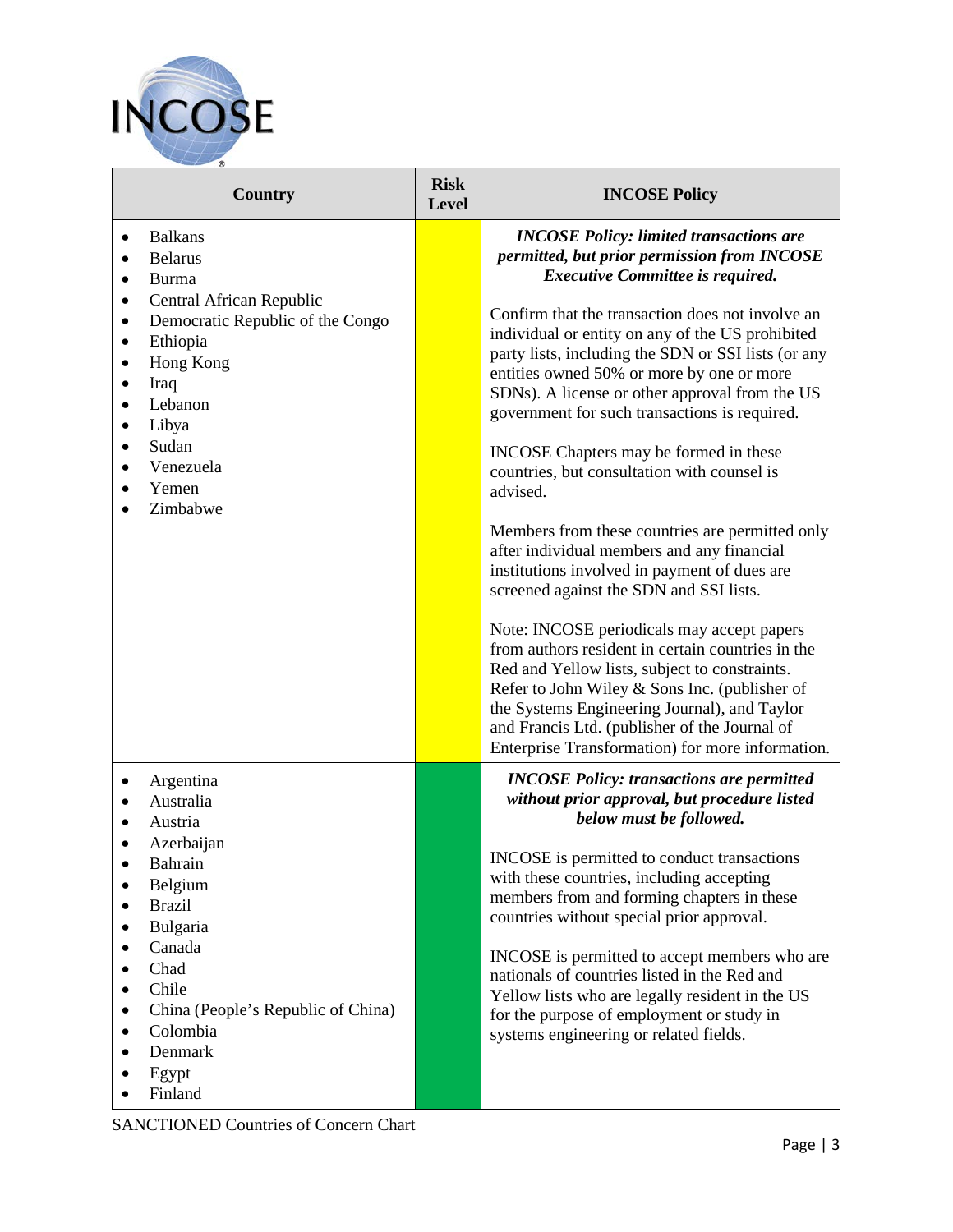

| <b>Country</b>                  | <b>Risk</b><br><b>Level</b> | <b>INCOSE Policy</b>                                                                               |
|---------------------------------|-----------------------------|----------------------------------------------------------------------------------------------------|
| France<br>٠                     |                             | INCOSE MOA Chapters <sup>3</sup> are permitted to accept                                           |
| Germany                         |                             | members who are nationals of countries listed in                                                   |
| Ghana                           |                             | the Red and Yellow lists who are legally resident                                                  |
| Greece                          |                             | in the MOA Chapter country for the purpose of                                                      |
| Hungary                         |                             | employment or study in systems engineering or                                                      |
| India                           |                             | related fields.                                                                                    |
| Indonesia<br>$\bullet$          |                             |                                                                                                    |
| Ireland<br>$\bullet$            |                             | All new members must be screened against the<br>US prohibited party lists, including the SDN list, |
| Israel                          |                             | prior to confirming membership and accepting                                                       |
| Italy                           |                             | dues or other payment.                                                                             |
| Japan<br>٠                      |                             |                                                                                                    |
| Jordan<br>$\bullet$             |                             |                                                                                                    |
| Kazakhstan<br>$\bullet$         |                             |                                                                                                    |
| Lithuania                       |                             |                                                                                                    |
| Malaysia<br>٠                   |                             |                                                                                                    |
| Mexico<br>$\bullet$             |                             |                                                                                                    |
| Morocco<br>$\bullet$            |                             |                                                                                                    |
| Netherlands<br>$\bullet$        |                             |                                                                                                    |
| New Zealand<br>$\bullet$        |                             |                                                                                                    |
| Nigeria<br>$\bullet$            |                             |                                                                                                    |
| Norway<br>٠                     |                             |                                                                                                    |
| Pakistan                        |                             |                                                                                                    |
| Peru<br>$\bullet$               |                             |                                                                                                    |
| Philippines<br>٠                |                             |                                                                                                    |
| Poland<br>٠                     |                             |                                                                                                    |
| Portugal                        |                             |                                                                                                    |
| Qatar                           |                             |                                                                                                    |
| Romania                         |                             |                                                                                                    |
| Rwanda                          |                             |                                                                                                    |
| Saudi Arabia                    |                             |                                                                                                    |
| Singapore                       |                             |                                                                                                    |
| South Africa                    |                             |                                                                                                    |
| South Korea (Republic of Korea) |                             |                                                                                                    |
| Spain                           |                             |                                                                                                    |
| Sweden                          |                             |                                                                                                    |
| Switzerland<br>$\bullet$        |                             |                                                                                                    |
| Taiwan (Republic of China)      |                             |                                                                                                    |
| Thailand                        |                             |                                                                                                    |
| Tunisia                         |                             |                                                                                                    |

<span id="page-3-0"></span><sup>3</sup> MOA Chapters are Australia (SESA), France (AFIS), Germany (GfSE), Israel, Italy, The Netherlands, South Africa, Sweden, United Kingdom.